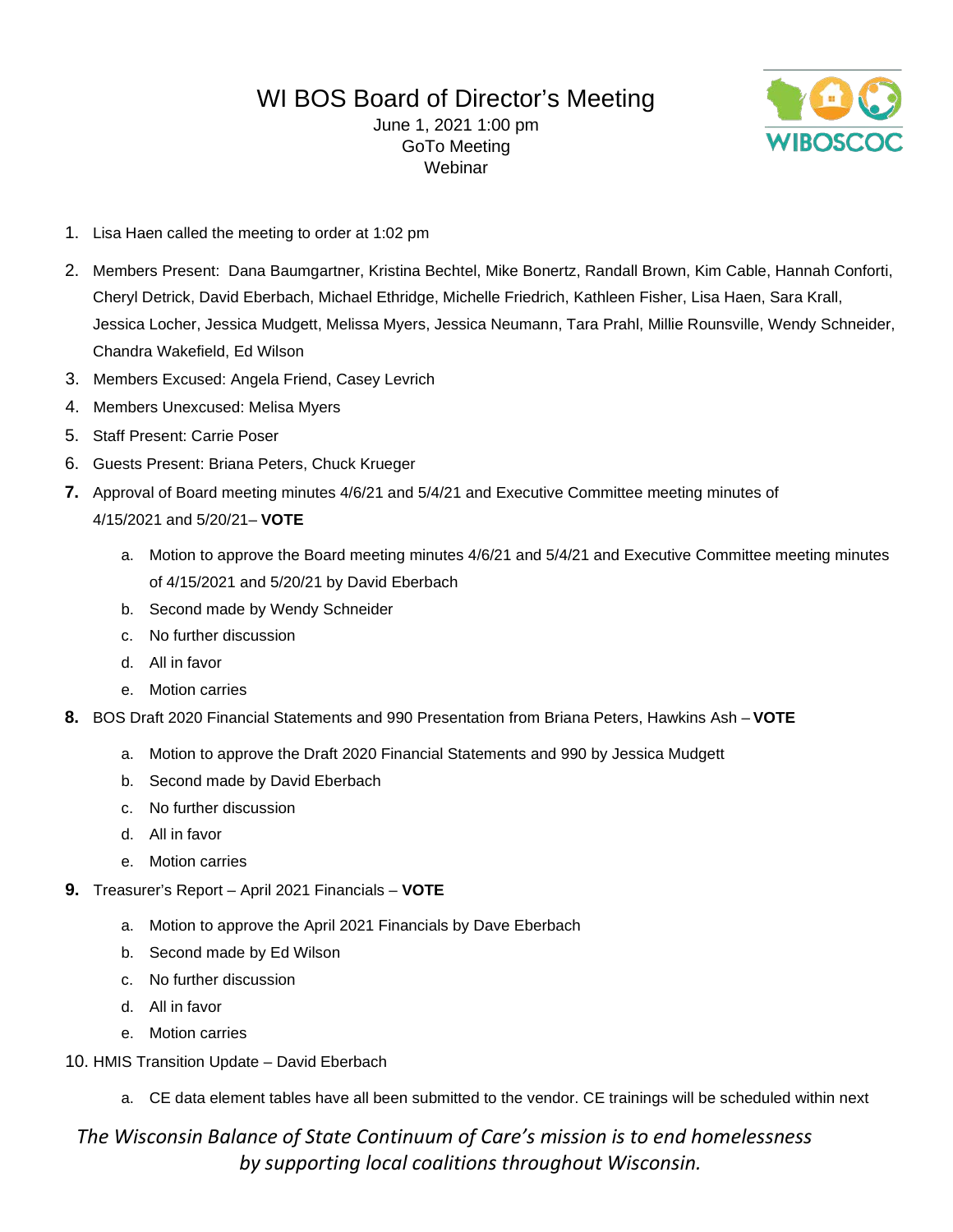couple weeks. Reminder not to use Internet Explorer. Staff is starting to attend in person meetings and trainings. Staff is working on reports.

- 11. Lived Experience Compensation Policy Task Force Cheryl Detrick reported she and Randall met last week. There is no simple answer to this as it could affect the person with lived experience's benefits. Will meet one more time before submitting anything to board.
- 12. Chair Report Lisa Haen
	- a. Strategic Plan Update Workgroup met on May 25, and they will remain as a support workgroup to the Diversity/Inclusion Committee. The committee wants to come up with the first draft of the diversity inclusion statement that the workgroup was going to work on.
	- b. Reminders (Attendance Policy comments due June 7, meeting absence emails to Secretary/Chair [\(jlocher@echojanesville.org](mailto:jlocher@echojanesville.org) and [lhaen@khds.org\)](mailto:lhaen@khds.org), match reminder to complete each quarter and is now a google link, updating Committee Charters)
	- c. Board Officer Succession Plan Update nominating committee will work on a policy. Discussion was had about a short- and long-term succession plans and to include COC Director position too.
- 13. Director Update Carrie Poser (taken from her written report)

## **DHS**

I have mentioned during the BOS meeting a few weeks ago, 4 CoC leads have been meeting with regularly Leah Ramirez (Policy Director, Division of Medicaid) on a couple of things.

- Health Services Initiative, DHS is looking to fund 2 full time positions per CoC (1 housing navigation and 1 case management), with 7-10% admin. Rather than just working in 1 county, there is possibility of being a bit more regional. So possibly a few coalitions – for example. Depending on size. Client eligibility = under 200% federal poverty level, homeless, HH with children. I have invited Leah to join us at the August BOS meeting for an update. The goal is to have the applications released August 1 and start Nov.  $1<sup>st</sup>$ . In terms of sustainability, there is funding for 3 years – so think of this like a grand experiment. If it works, produces positive results, then we can advocate for more funding and potential increase options in the Balance of State.
- The other big thing that the 4 CoC have been working on directly with DHS is the issue of CCS (Comprehensive Community Services) imposing a residency requirement for eligibility purposes. This issue was raised by the CoC leaders and quickly escalated to the office of legal counsel with positive results and a pending memo from DHS that will explain that Medicaid funded activities cannot be limited by residency. In other words, counties cannot deny CCS services because of residency issues. Jim Jones (DHS Medicaid Director) presented to the County Behavior Health folks April 23<sup>rd</sup> and the DHS MEMO was published on May 7<sup>th</sup>.

## CoC Competition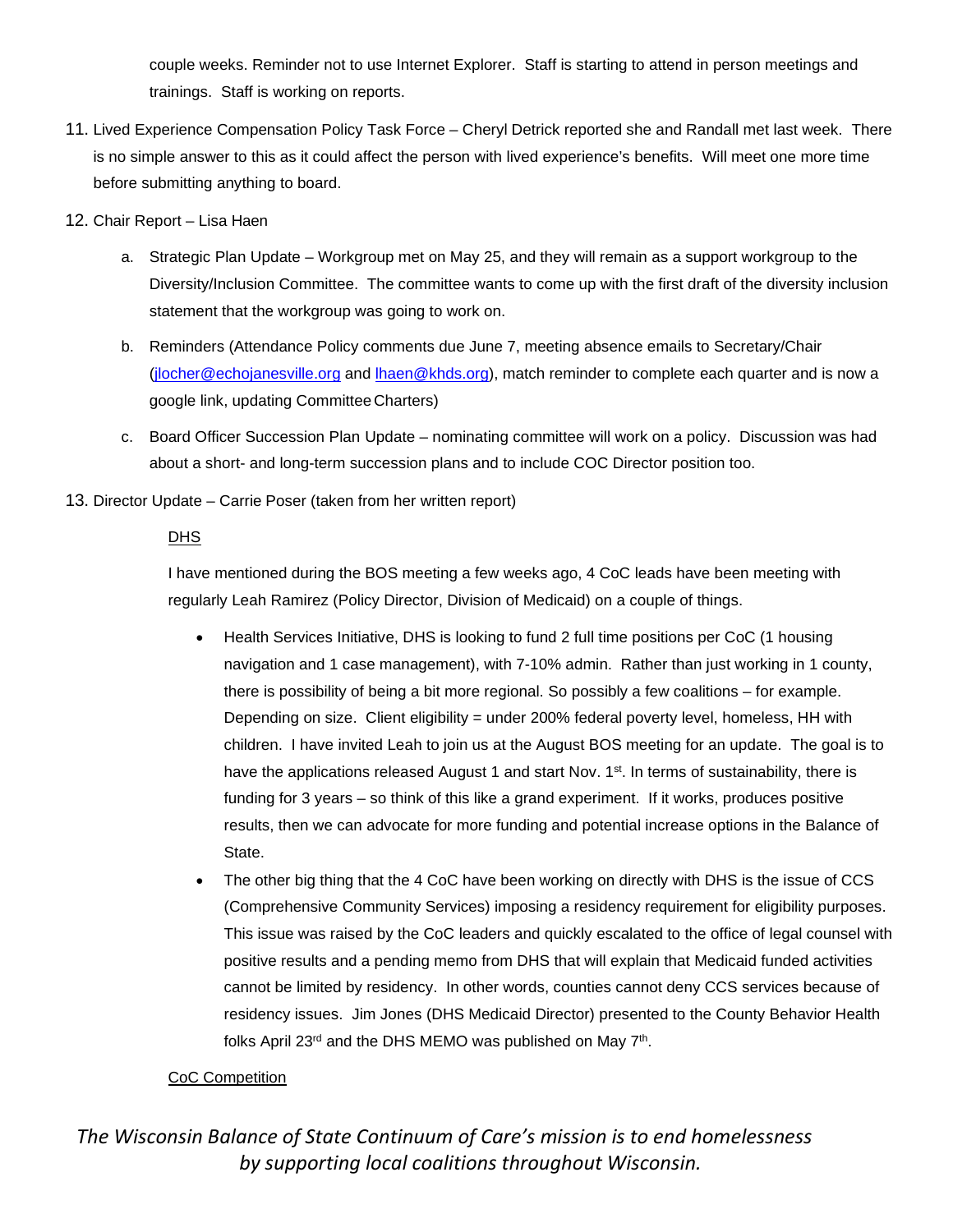- Project Scoring Tool draft: Delay. I will have a proposed tool available for discussion at the July Board meeting with an email vote after.
- GIW released. I sent out 5/27. Due to me by Monday, June 7<sup>th</sup>. I must submit to HUD by June 11th.

#### **Trainings**

- Positive response re: Ryan Dowd training. In discussion with him about purchasing a "license" so to speak and then folks could purchase from us. This would open access to many and provide a lot of supplemental trainings. I am waiting to hear back from Ryan.
- Shawn Smith Trainings:

Trauma & resilience =  $7/8$ ,  $7/22$ ,  $7/29$  Deadline: June  $4<sup>th</sup>$ MI = July 28 and Aug 4; aug 11 and 18, aug 25 and  $9/1$  Deadline = June  $25<sup>th</sup>$ 

#### Other

- Board match: online link now available for  $2^{nd}$  quarter. This is April June 30<sup>th</sup>. Please complete the paper form for Quarter 1 if you haven't yet. If you have questions about match, please let me know.
- Complete rehaul of the HIC. Took quite a bit of time but I am very happy with the final product, and it should make the HDX submission next year much smoother.
- Action Plan 1 Response was due 5/14, Action Plan 2 was due 5/28.
	- o Action Plan 1 Response missing: Brown, Jefferson
	- o Action Plan 2 missing: Central, Jefferson, NWISH, Rural North
- DEHCR posted their draft 2021 Annual Action Plan to the State's 2020-2024 Consolidated plan. Comments must be submitted by June 15<sup>th</sup>.
- I have been invited to join WI DHS Non-Emergency Medical Transportation (NEMT) advisory council. *"The Department administers a statewide non-emergency medical transportation program with a single transportation manager to perform the NEMT services such as coordinating and paying for rides for members to Medicaid covered medical appointments. The transportation advisory committee (TAC) is a body comprised of stakeholders from around the state to act in a non-binding advisory capacity to provide feedback and suggestions to the Department and the Department's statewide transportation manager regarding methods of enhancing the NEMT program. Historically, the council meets on a semi-annual spring and fall schedule. However, the Department is in the process of transitioning transportation managers and there will be two additional special meeting sessions before the fall to ensure the council members can provide valuable feedback on the transition. Currently the meetings are held virtually due to COVID-19, but traditional meetings are held in various geographical regions with call-in options of the state for diverse input."*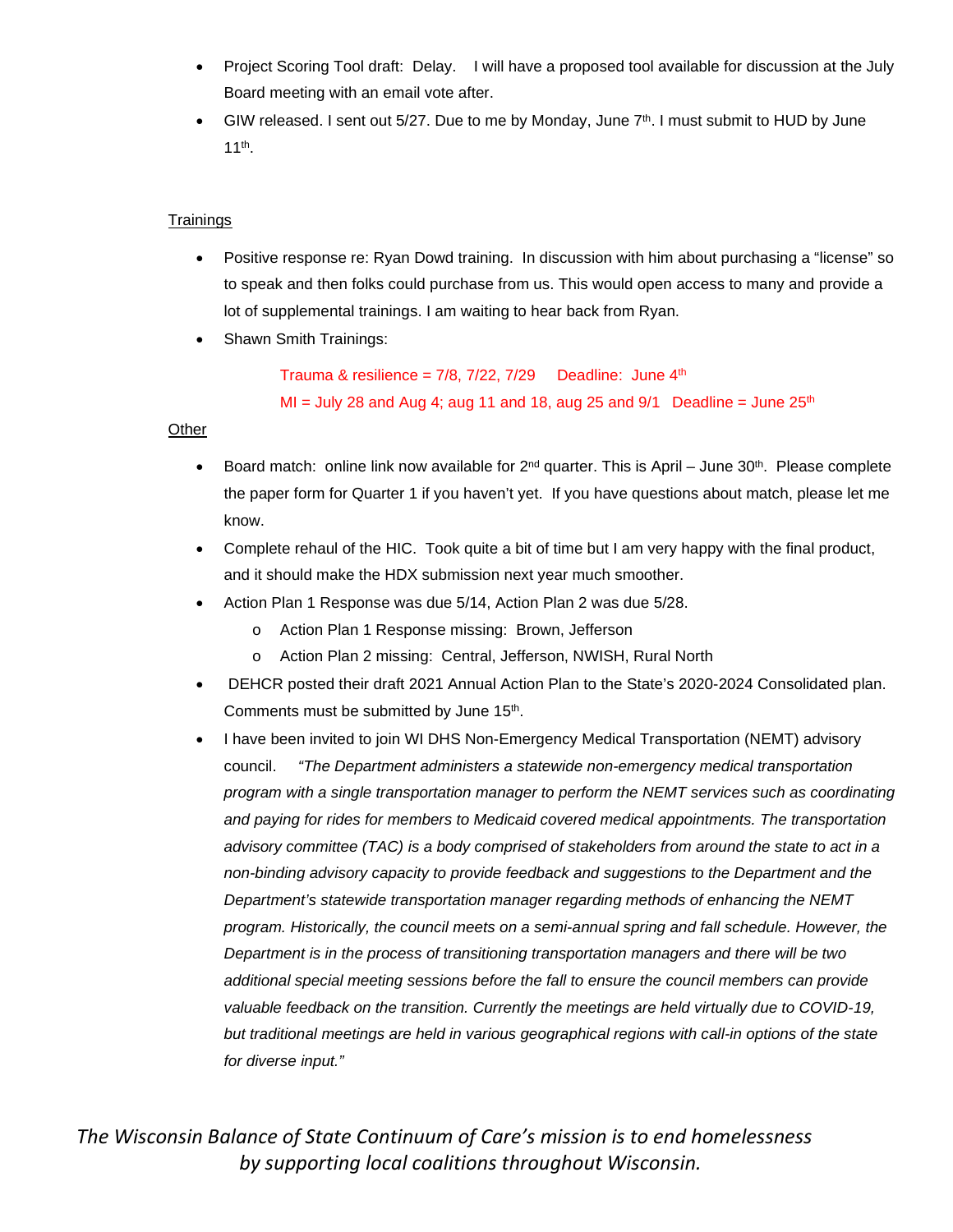#### Staff

- Ryan case conferencing guidance (recording this week), CE 101/webinar (marketing) goal is end of the week, outreach standards (end of June), EHV order of priority passed the CE committee last week and now part of the COVID attachment in the P&P manual.
- Leigh will be my point person for YHDP, scheduling HIC specific trainings for each coalition, the goal is mid-late June.
- Meredith Sub-monitoring packets are due this Friday. 2 open CoC monitoring.

#### **Upcoming**

- NAEH Capital Hill Day (6/16)
- a. Grants Progress Report was presented.
- b. Emergency Housing Vouchers Update

As I mentioned during the BOS meeting, these vouchers have consumed a large part of my time over the last few weeks. HUD released the notice (5/5), there was a briefing call (5/7), allocation announcement (5/10), and multiple webinars since. PHA had to submit their intention to accept or decline by 5/24. Brown (35), Kenosha (24), Sauk (15), Portage (15), and WHEDA (313) accepted. Anniego (15) and Richland (15) declined. Those will likely go to WHEDA as well. Note about WHEDA - They will be administering the vouchers in all 69 counties including Racine. (Not Dane or Milwaukee)

There are 2 requirements of these vouchers that directly require CoC involvement  $-$  (1) there must be an MOU signed with the HUD recognized CoC outlining the roles and responsibilities for each party, identification of a primary contact, establishment of goals, timeframes, and metrics. This is due in the next 30 days. And (2) all referrals for the vouchers must go through the CoC's coordinated entry system. The CoC is responsible for ensuring that the people being referred fit into 1 of the 4 eligible categories (homeless, at risk, DV, formerly homeless).

There are also multiple HUD waivers involved:

- Referrals cannot come from their (PHA) current waiting lists
- They do not follow local preferences or process
- They have 2 mandatory denials from criminal background (lifetime sex offender, conviction for making meth in federally assisted housing). They have limited ability to deny for other crimes and must consult the CoC first. They cannot deny because a household owes the PHA money or was on housing in the past and they were evicted or terminated.
- Having documents (birth certificate and SSN) cannot be barriers to enrollment
- They can accept self-declaration of income

Ryan is working on the EHV Homeless Verification Eligibility form to be used by all the PHA involved. The CE committee approved the prioritization and process for referrals. Ryan and I met with all the PHA involved and we met with WHEDA twice and have another call set up this week. There are 3 priorities: (1)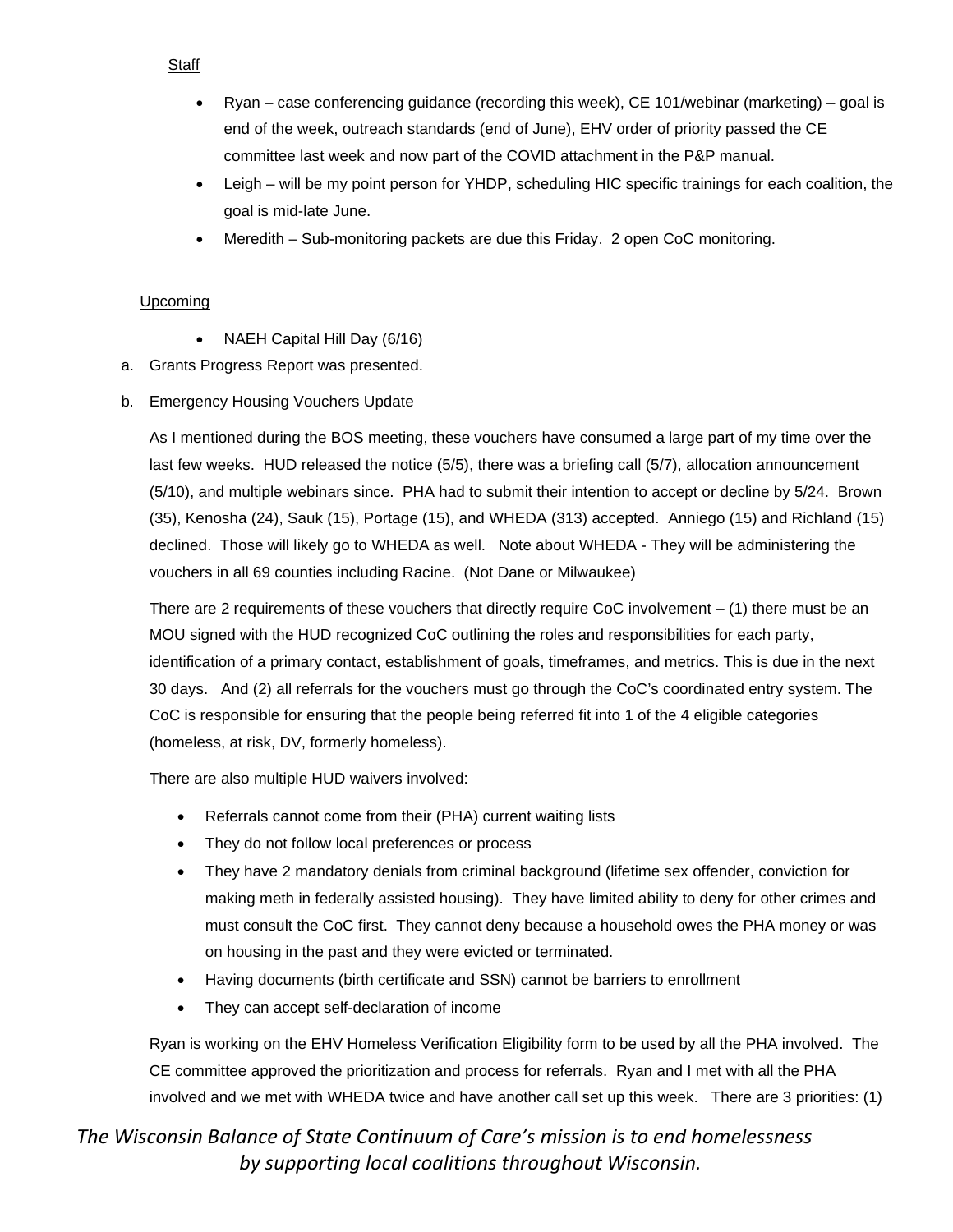Those moving on from CoC funded PSH, (2) those moving on from CoC funded RRH, and (3) those on the CE list that have been homeless less than 12 months and score an 8 or less on the VISPDAT."

## **c.** Youth Homelessness Demonstration Program (YHDP) – **VOTE**

The BOS has not applied for this in the past. There are 3 phases to this demonstration grant.

- Phase 1 (currently in as of the NOFA release) CoC decide if they are going to write an application to HUD asking to be picked as a "selected community." The CoC can write for the whole geographic territory they cover or a part(s). The deadline for this application is July 27, 2021. HUD is going to fund 50 communities with \$145,000,000. The minimum award is \$1 million and the max is \$15 million. The criteria, points, and questions start on page 30-34 of the NOFA. Following submission, HUD reviews the applications. If the Balance of State is "selected," then we go to Phase 2.
- In Phase 2, there is an award of funds. Let's say \$10 million. A portion of that, say \$1 million can be used in planning costs and to write and create (with a lot of HUD TA) a Coordinated Community Plan (CCP) to end youth homelessness in the geographic territory outlined in Phase 1. Once HUD approves the CCP, then you move into Phase 3.
- In Phase 3, the \$9 million (\$10 award minus \$1 million planning) can be used to fund projects that are identified and necessary to meet the goals and needs identified in the CCP. Those projects are funded with that \$9 million for 2 years. At the end of the 2 years, if they are eligible projects (things that can be funded under the CoC Competition), they can be renewed in the CoC Competition.
	- Motion to approve that the BOS apply for the YHDP in 2021 to help end youth homelessness in WI by Cheryl Detrick
	- Second made by Kathleen Fisher
	- No further discussion
	- All in favor
	- **Motion carries**

#### d. HUD/DEHCR/BOS Phone Call Outcome

We all agreed we have roles to play & value collaboration.

We talked about the EHH allocation – how to include DV data, how to measure performance. DEHCR expressed interest in looking at the formula "in a different light." We talked about bringing together a workgroup to specifically look at these items for the 22-23 grant year.

HUD had recommended relooking at and bringing back the certification in some capacity. So, in the call with DEHCR, we talked about the challenges around the removal of the certification and impact. We talked about Ryan's time, monitoring, and CE. My staff have been working on a revised version that would outline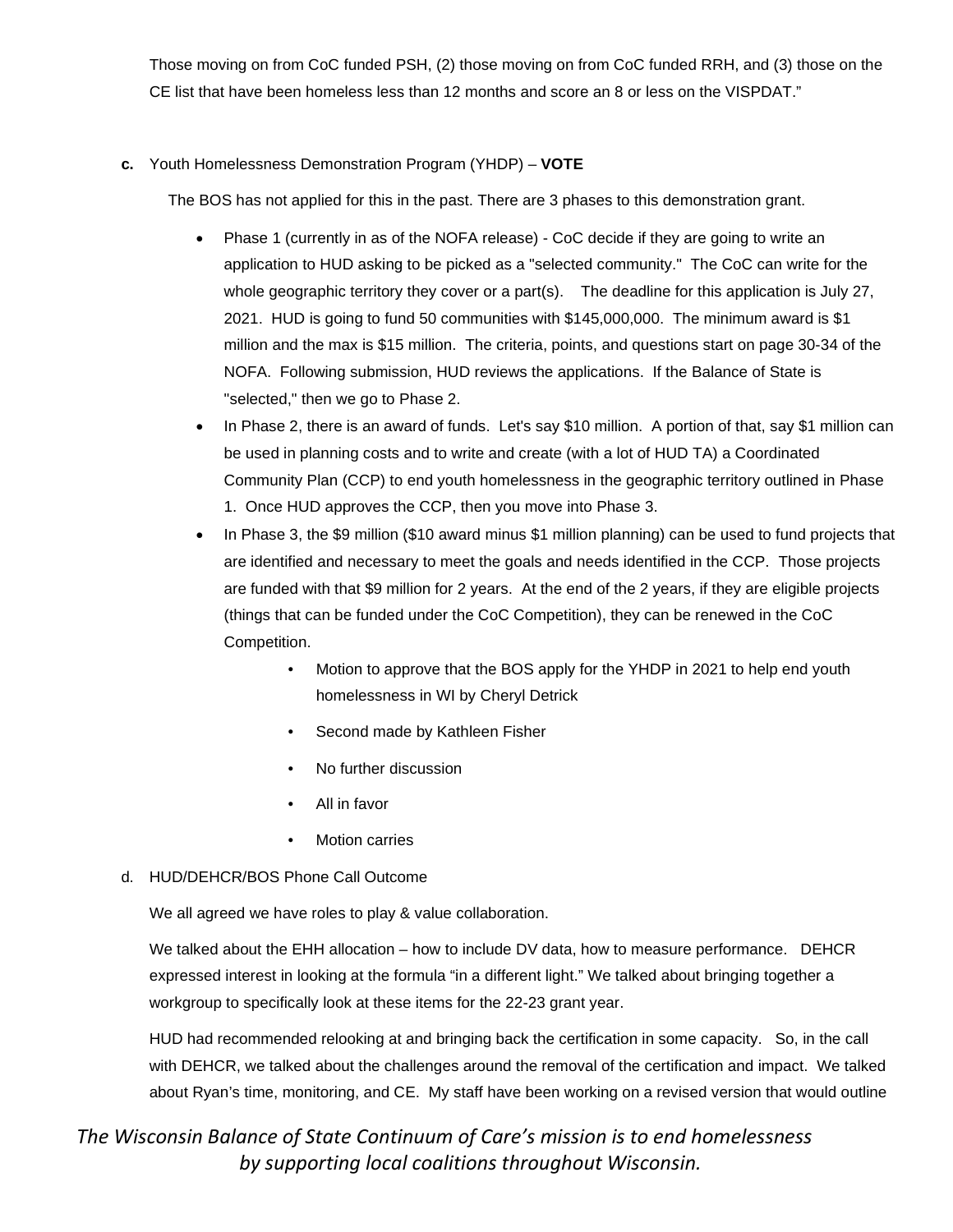the BOS expectations and requirements for CE for those agencies that receive ESG funds. I had wanted to have a draft to you all last week, unfortunately I received it today. My plan is to send it to the executive committee & DEHCR. My hope was to incorporate it for the 21-22 cycle.

#### 14. HAP Grant – Carrie Poser

- a. HAP Grant Approval Process VOTE
	- HAP application was released by DEHCR on Tuesday May 25th at 5:06 pm
	- HAP application is Due June 23, 2021
	- HAP Scoring Process and Rubric (same scoring process and metrics as last year, which is released by BOS after the DEHCR releases the HAP application)
		- Motion to approve HAP Scoring Process and Rubric as presented by Millie Rounsville
		- Second made by Wendy Schneider
		- No further discussion
		- All in favor
		- **Motion carries**
- b. HAP Grant Fiscal Process VOTE
	- Discussed by the Fiscal and Audit Committee on Tuesday, May 25, 2021
	- Recommendation by the Fiscal and Audit committee is to bring the HAP grant in House Fiscal Grant Management to transition from Northwest Wisconsin Community Services Agency, Inc. to the Balance of State.
		- Motion to approve recommendation from the Fiscal and Audit committee to bring the HAP grant in House by Kim Cable
		- Second made by Cheryl Detrick
		- No further discussion
		- All in favor with Millie Rounsville and Kathleen Fisher abstaining.
		- **Motion carries**
- c. Potential HAP Grant Funding Increase VOTE
	- The Joint Finance Committee is recommending a \$600,000 increase for HAP grant funding in the budget for the next two years. If approved the increase will be effective July 1, 2021. We are asking that if the BOS is awarded additional funds beyond the \$175,00 that we currently receive, board members vote to agree to hear alternative ways of using the money. Those different ways include but are not limited to funding agencies other than COC funded projects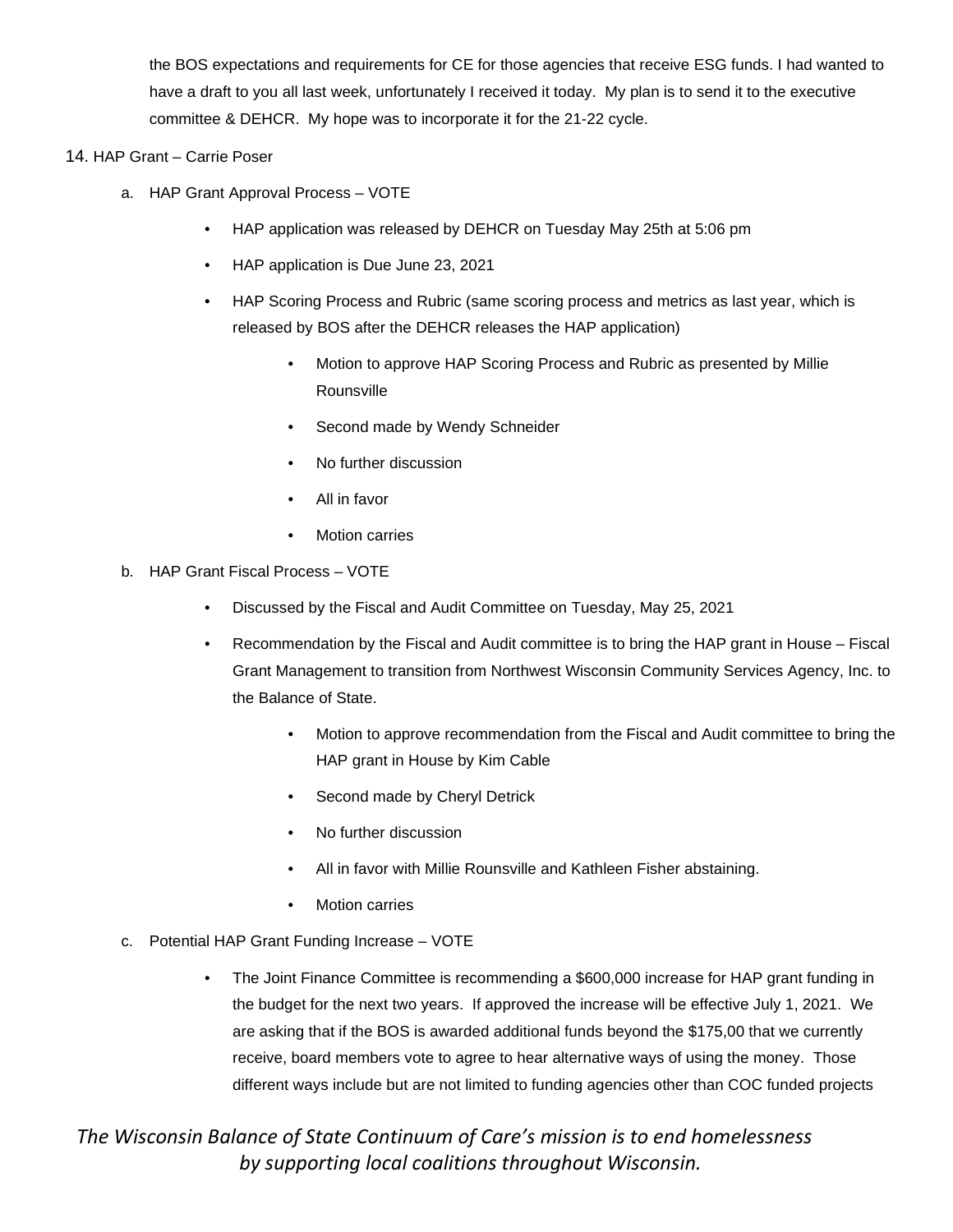and allowing for local coalitions some flexibility to fund programs that meet their current needs.

- Motion to have a special meeting to present any additional options of spending HAP funding along with any materials be sent out at least a week prior to the special meeting by Kathleen Fisher
- Second made by Millie Rounsville
- No further discussion
- All in favor
- **Motion carries**

## 15. August Meeting

- o On **Thursday, August 12th,** we will be hosting the University of Wisconsin-Madison Extension office staff's training "Encouraging Financial Conversations." This program is designed specifically for case managers, social works, and other frontline staff to help empower clients to achieve their financial goals and manage their money. Attendees will learn techniques and strategies to help their clients create a financial goals action plan, build and maintain good credit, pay off debts, develop a spending and savings plan, and protect themselves from fraud and identity theft. Attendees will also learn coaching strategies that capitalize on a client's strengths and resources in coming up with solutions.
	- The training will be from 9:00 am 3:30 pm and provided virtually.
	- The training will not be recorded. Registration will be done through EVENTBRITE. **SAVE THE DATE! The link should be available soon.**
	- Because the UW-Madison Extension staff will be customizing the training based on registration, the registration for this training will be early than in previous trainings. The deadline to register is **July 15, 2021.** After that, there will be an additional \$25 registration fee added.
	- The cost for the training is \$25/person (plus the Eventbrite registration cost). If you wish to register 5 or more people at a time, please use EVENTBRITE and select CHECK option for a discounted price of \$20/person (plus the Eventbrite registration cost). I have attached the Training Flyer (EFC FLYER) & the agenda.
	- $\blacksquare$  No later than August 1<sup>st</sup>, registrants will receive the GO TO WEBINAR link for the training. Each participant will need to register for go-to-webinar. This is separate from the EVENTBRITE process.
- o On **Friday, August 13th,** we will have the August quarterly Balance of State meeting conducted virtually. REGISTRATION will be posted soon. See attached draft agenda.

## 16. Public Policy Report

## *FEDERAL*

## Not yet